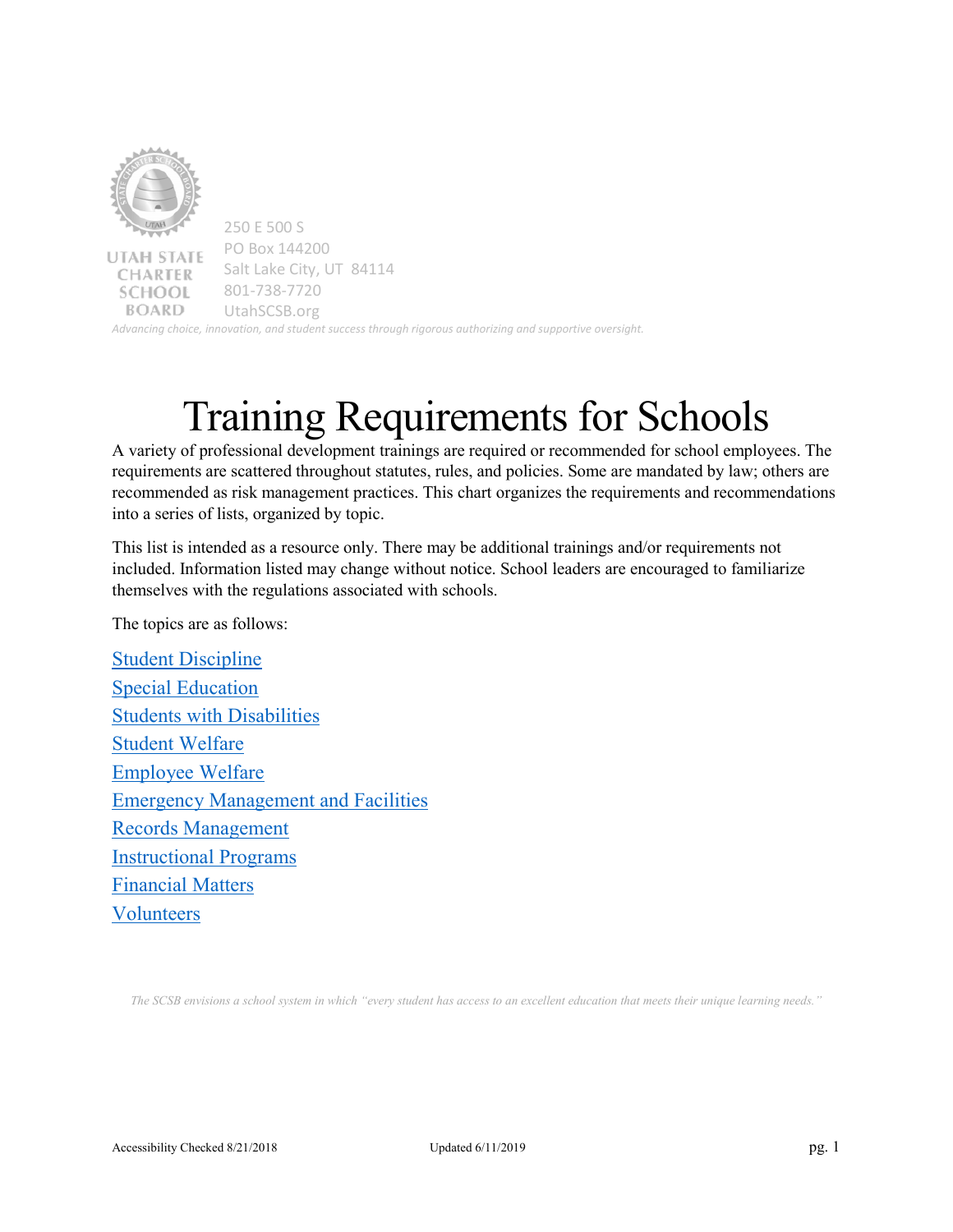## <span id="page-1-0"></span>Student Discipline

| <b>Training Topic</b>                    | <b>Related Regulation</b>                                                                                                                                                     | <b>Required Audience</b>                                                                                | <b>Training Schedule</b>                                                                                          |
|------------------------------------------|-------------------------------------------------------------------------------------------------------------------------------------------------------------------------------|---------------------------------------------------------------------------------------------------------|-------------------------------------------------------------------------------------------------------------------|
| <b>Student Discipline</b><br>Plans $[1]$ | R <sub>277</sub> -609<br>$\bullet$<br>R277-613<br>UCA 53G-8-201 et<br>$\bullet$<br>seq.<br><b>UCA 53E-3-509</b><br>Section 504 of the<br><b>Rehabilitation Act</b><br>of 1973 | Recommended for<br>employees with the<br>authority to discipline<br>students.                           | Recommended<br>annually or as needed<br>and prior to the start of<br>an employee's<br>employment with the<br>LEA. |
| <b>Student Searches</b>                  | U.S. Const.<br>Amend. IV<br>R277-615<br><b>UCA 53G-8-509</b>                                                                                                                  | Recommended for<br>employees who have<br>the authority to search<br>student and/or their<br>belongings. | As needed.                                                                                                        |
| Student Restraint [2]                    | R277-609<br>$\bullet$<br>UCA 53G-8-301 et<br>$\bullet$<br>seq.                                                                                                                | Designated individuals<br>authorized to<br>participate in student<br>restraint.                         | As needed and<br>ongoing.                                                                                         |

[1] Nothing in state law or rule restricts an LEA from implementing policies to allow for suspension of students of any age consistent with due process requirements and consistent with all requirements of the Individuals with Disabilities Education Act 2004. Each LEA was required to establish an Emergency Safety Intervention (ESI) Committee before September 1, 2015. [Least Restrictive Behavioral Intervention \(LRBI\) Technical Assistance](https://www.schools.utah.gov/specialeducation/resources/behavior)  [Manual.](https://www.schools.utah.gov/specialeducation/resources/behavior)

[2] Neither Utah LRBI/PBS Guidelines nor IDEA recommend or endorse the use of restraint or seclusion. LEAs must provide training for school employees and contractors who will be authorized to restrain or isolate a student. The training must include prevention and de-escalation techniques to provide alternatives to the use of restraints or seclusion. Records must be kept of all incidents in which restraint or seclusion was used and shared with the parent/guardian and the State. Restraints and/or seclusionary time outs may not exceed 30-minutes.

Restraints must only be used in emergency situations and must be released as soon as the student is no longer a danger to themselves or to others.

Training on the use of seclusionary time-outs must be provided as part of a program that addresses a full continuum of positive behavioral intervention strategies and must address the impact of time-out on the ability of the student to be involved in and progress in the general curriculum and advance appropriately toward attainting the annual goals specified in the student's IEP.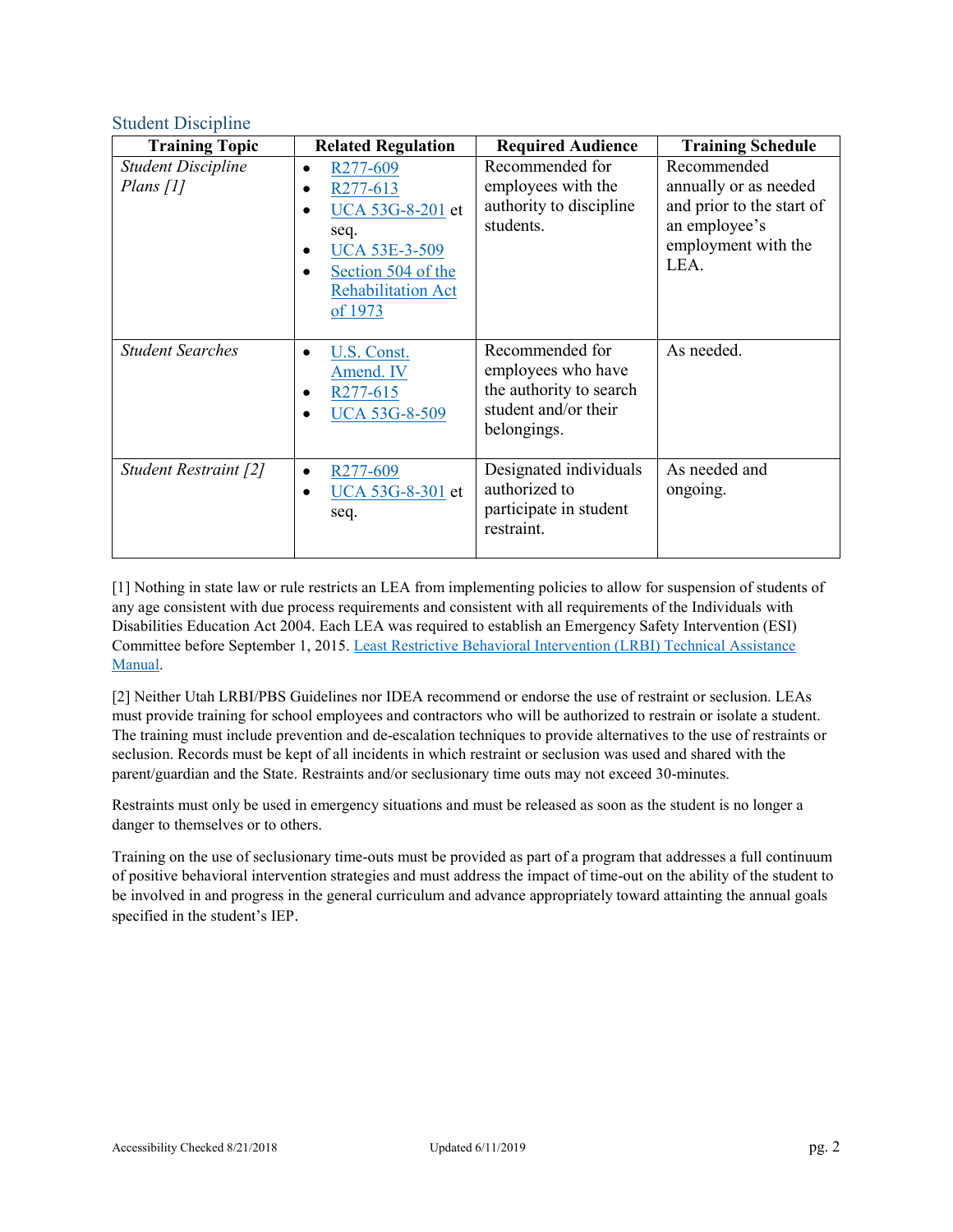# <span id="page-2-0"></span>Special Education

| <b>Training Topic</b>                                                                      | <b>Related Regulation</b>                                                            | <b>Required Audience</b>                                                                                                                 | <b>Training Schedule</b>                                                                                                                                                                                                                          |
|--------------------------------------------------------------------------------------------|--------------------------------------------------------------------------------------|------------------------------------------------------------------------------------------------------------------------------------------|---------------------------------------------------------------------------------------------------------------------------------------------------------------------------------------------------------------------------------------------------|
| Individuals with<br>Disabilities Act (IDEA)<br>$\int$ 3]                                   | 20 U.S.C. §1400<br><b>Every Student</b><br><b>Succeeds Act</b><br>(ESSA)<br>R277-750 | Recommended for<br>employees who have a<br>responsibility to<br>provide instruction to<br>students.                                      | Before instructional<br>staff begin working<br>with students and as<br>needed thereafter.                                                                                                                                                         |
| Use of Restraint and/or<br>Seclusionary Time-Out<br>with Special Education<br>Students [2] | R277-609-5<br>$\bullet$                                                              | Recommended for<br>employees who have<br>the responsibility to<br>provide instruction to<br>students and the<br>authority to discipline. | As needed and within<br>30 days of an employee<br>being assign the<br>responsibility for<br>implementing a time-<br>out and/or following<br>the use of restraint by<br>untrained personnel<br>called upon to use<br>restraint in an<br>emergency. |

[3] The Utah State Board of Education adopted new Special Education rules at its August 2016 Board Meeting.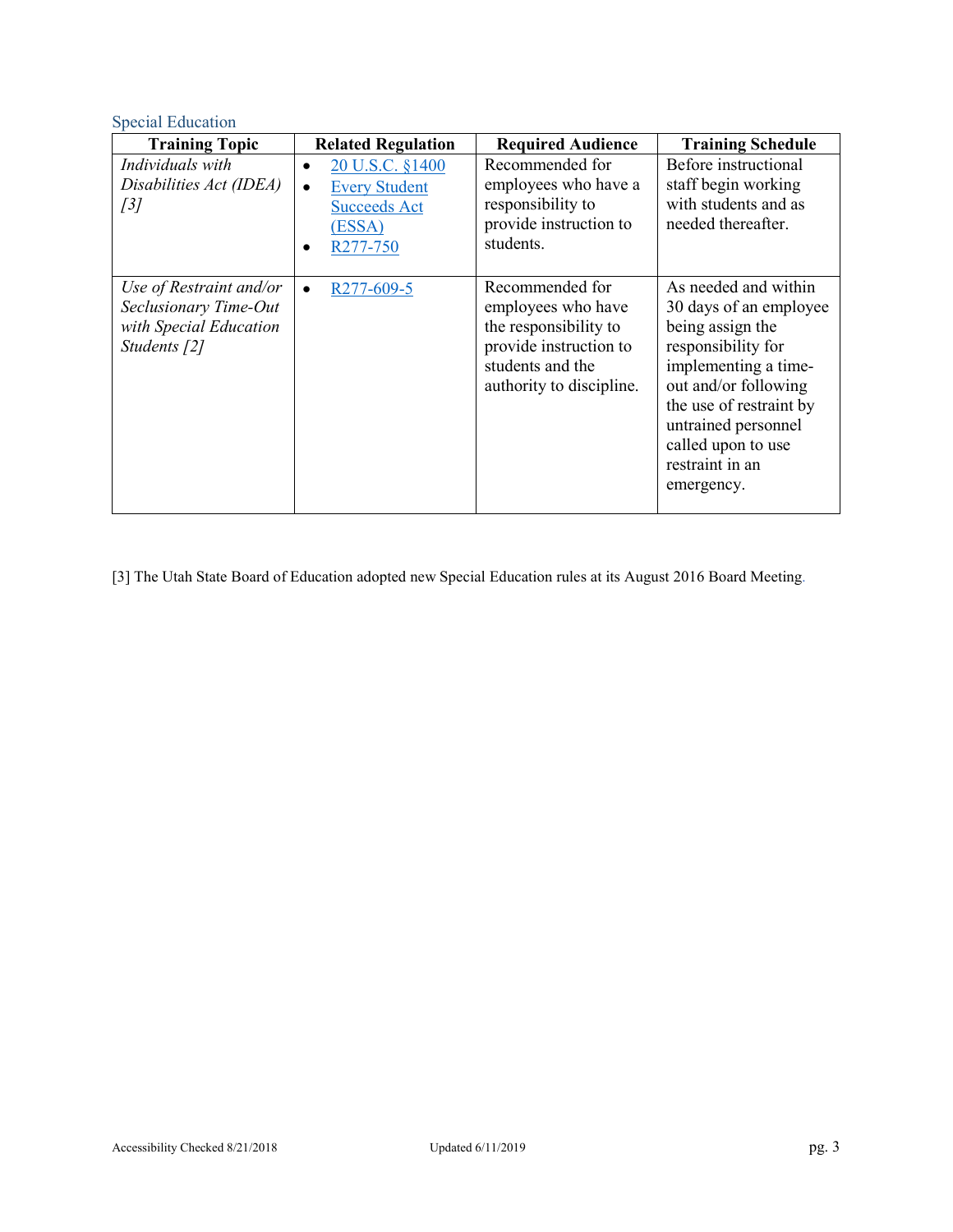<span id="page-3-0"></span>Students with Disabilities

| <b>Training Topic</b>                                                 | <b>Related Regulation</b>         | <b>Required Audience</b>                                                                            | <b>Training Schedule</b>                                                                                                 |
|-----------------------------------------------------------------------|-----------------------------------|-----------------------------------------------------------------------------------------------------|--------------------------------------------------------------------------------------------------------------------------|
| Section 504 of the<br><b>Rehabilitation Act</b>                       | 29 U.S.C. §701<br>$\bullet$       | Recommended for<br>employees who have a<br>responsibility to<br>provide instruction to<br>students. | Before instructional<br>staff begin working<br>with students and as<br>needed thereafter.                                |
| <b>Emergency Injection</b><br>for Anaphylactic<br><b>Reaction Act</b> | UCA 26-41-103<br>$\bullet$        | Any teacher or other<br>school employee who<br>volunteers to become a<br>qualified adult.           | Before designated staff<br>begin working with<br>students and as needed<br>thereafter.                                   |
| <b>Asthma</b>                                                         | <b>UCA 53G-9-503</b>              | Employee(s) who will<br>be responsible for<br>medications and<br>medication records.                | Before designated staff<br>begin working with<br>students and as needed<br>thereafter.                                   |
| Diabetes & Glucagon                                                   | <b>UCA 53G-9-504</b><br>$\bullet$ | Employee(s) who will<br>be responsible for<br>medications and<br>medication records.                | Before designated staff<br>begin working with the<br>student with diabetes<br>and as needed<br>thereafter.               |
| Seizure Rescue<br>Medication                                          | UCA 53G-9-505<br>$\bullet$        | Any teacher or other<br>school employee who<br>volunteers to become a<br>qualified adult.           | Before designated staff<br>begin working with the<br>student with the seizure<br>rescue need and<br>annually thereafter. |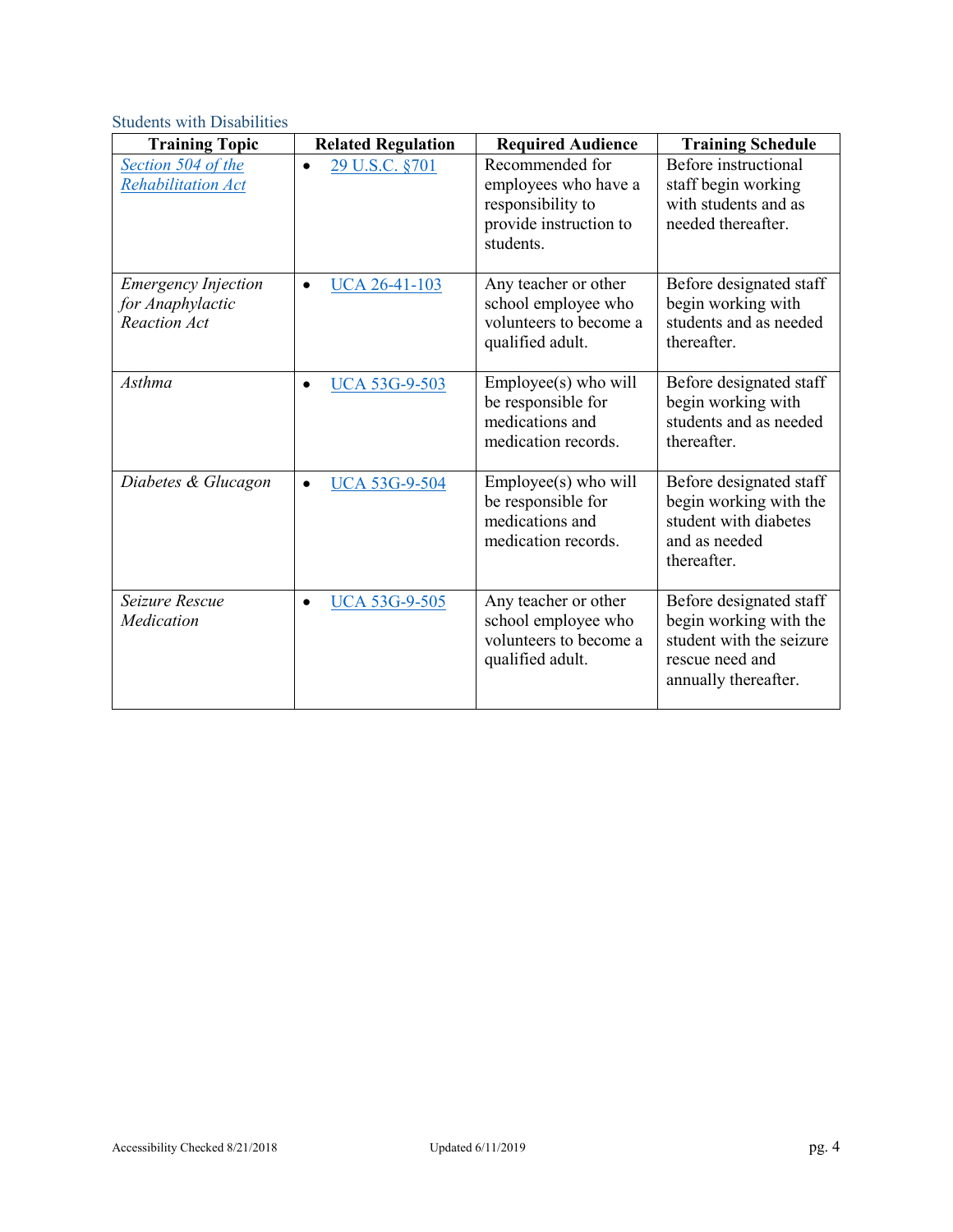## <span id="page-4-0"></span>Student Welfare

| <b>Training Topic</b>                                              | <b>Related Regulation</b>                                                                                                                                                                                                                                                                                                                                          | <b>Required Audience</b>                                                                                                                        | <b>Training Schedule</b>                                                                                                                                                                                                                             |
|--------------------------------------------------------------------|--------------------------------------------------------------------------------------------------------------------------------------------------------------------------------------------------------------------------------------------------------------------------------------------------------------------------------------------------------------------|-------------------------------------------------------------------------------------------------------------------------------------------------|------------------------------------------------------------------------------------------------------------------------------------------------------------------------------------------------------------------------------------------------------|
| Child Abuse-Neglect                                                | R <sub>277</sub> -401<br>$\bullet$<br><b>UCA 53E-6-701</b><br>$\bullet$<br><b>UCA 62A-4A-412</b><br>$\bullet$                                                                                                                                                                                                                                                      | All school employees.                                                                                                                           | Before any school<br>employee begins work<br>and as needed<br>thereafter.                                                                                                                                                                            |
| Child Sexual Abuse<br>Prevention and<br>Awareness [4]              | UCA 53G-9-207<br>$\bullet$<br><b>UCA 53E-6-701</b><br>$\bullet$<br><b>UCA 62A-4A-403</b><br>$\bullet$                                                                                                                                                                                                                                                              | All school employees<br>and parents of<br>elementary students.                                                                                  | SY20 requires LEAs to<br>provide biennial<br>training regarding<br>human trafficking<br>prevention and<br>awareness to school<br>personnel, parents and<br>guardians, and students<br>as part of their child<br>sexual abuse prevention<br>training. |
| <b>Bullying</b> , Cyber<br>Bullying, Hazing, and<br>Harassment [5] | R277-613<br>$\bullet$<br>UCA 53G-9-605 et<br>$\bullet$<br>seq.<br>Title VI of the Civil<br>$\bullet$<br>Rights Act of 1964<br>Title IX of the<br>$\bullet$<br>Education<br><b>Amendments of</b><br>1972<br>Section 504 of the<br>٠<br><b>Rehabilitation Act</b><br>of 1973<br>Title II of the<br>٠<br><b>Americans</b> with<br>Disabilities Act of<br><u> 1990</u> | Students, staff, and<br>volunteers. [6]                                                                                                         | LEA determined.<br>Exception: Sports and<br>clubs must offer this<br>training to new<br>participants on an<br>annual basis and to all<br>participants at least<br>once every three years.                                                            |
| Suicide Prevention [7]                                             | R <sub>277</sub> -620<br>$\bullet$<br><b>UCA 53E-6-201</b><br>٠<br>UCA 62A-15-1101                                                                                                                                                                                                                                                                                 | Students, staff, and<br>volunteers.                                                                                                             | LEA determined. [8]                                                                                                                                                                                                                                  |
| <b>Students with Head</b><br>Injuries/Concussion                   | R <sub>277</sub> -614<br><b>UCA 26-53</b>                                                                                                                                                                                                                                                                                                                          | Any coach, teacher,<br>employee,<br>representative, or<br>volunteer that<br>organizes, manages, or<br>sponsors a sporting<br>team or event. [9] | Prior to supervising an<br>athletic event and as<br>needed thereafter.                                                                                                                                                                               |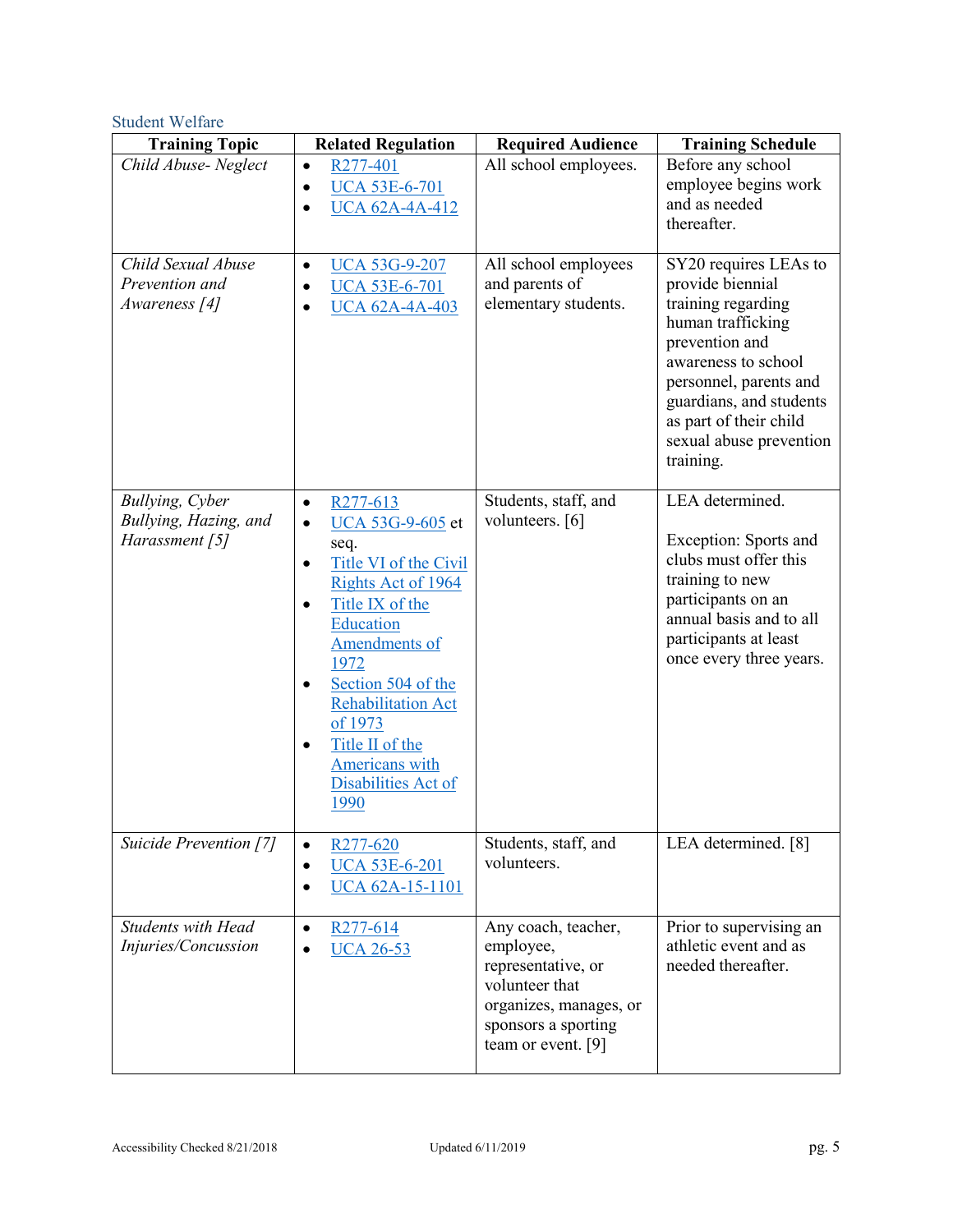| <b>Training Topic</b>                                     | <b>Related Regulation</b>                                                                   | <b>Required Audience</b>                                                                                                                                    | <b>Training Schedule</b>                                                                                                 |
|-----------------------------------------------------------|---------------------------------------------------------------------------------------------|-------------------------------------------------------------------------------------------------------------------------------------------------------------|--------------------------------------------------------------------------------------------------------------------------|
| <b>CPR/First Aid</b>                                      | <b>Utah Health and</b><br><b>Sanitation Code</b><br><b>USBE</b><br><b>Endorsement Plans</b> | Required for Health<br>and PE teachers and<br>coaches.<br>Recommended for all<br>employees [10].                                                            | Prior to licensing and<br>as needed to maintain<br>certification and/or<br>within the time frames<br>adopted by the LEA. |
| Administration of<br>Medication                           | <b>UCA 53G-9-502</b><br>$\bullet$                                                           | Staff who will<br>administer medication.<br>Recommended all<br>employees are made<br>aware of the general<br>provisions of the law<br>and of school policy. | Before designated<br>employee begins work<br>and as needed<br>thereafter.<br>Annual refresher for all<br>employees.      |
| Protection of Student<br><b>Constitutional Rights</b>     | R <sub>277</sub> -105<br>$\bullet$<br>UCA 53G-10-202                                        | All employees.                                                                                                                                              | Before any school<br>employee begins work<br>and as needed<br>thereafter.                                                |
| Title IX of the<br><b>Education Amendments</b><br>of 1972 | 20 USC §1681 et<br>$\bullet$<br>seq.                                                        | Title IX coordinator.<br>Recommended for<br>school administrators.                                                                                          | When an employee is<br>designated as the Title<br>IX coordinator and as<br>needed thereafter.                            |

[4] See th[e Child Sexual Abuse Prevention](https://www.schools.utah.gov/scep/resiliency) tab of the [Resiliency and School Culture s](https://www.schools.utah.gov/scep/resiliency)ection on the [School](https://www.schools.utah.gov/scep)  [Counseling, Equity and Prevention](https://www.schools.utah.gov/scep) page of the [USBE](https://www.schools.utah.gov/) website for approved providers and associated resources.

[5] Retaliation and False reporting training is also included in this requirement. A copy of the policy must be posted on the LEA website. Training on bullying, cyber-bullying, hazing and harassment required of LEA policies under the rule should complement the suicide prevention program required for students unde[r R277-620](https://rules.utah.gov/publicat/code/r277/r277-620.htm) and the suicide prevention training required for licensed educators. Policies shall also complement existing safe and drug free school policies and school discipline plans. Consistent with [R277-609,](https://rules.utah.gov/publicat/code/r277/r277-609.htm) the discipline plan shall provide direction for dealing with bullying, cyber-bullying, hazing, harassment and disruptive students.

[6] Prior to any student, employee or volunteer coach participating in a public school sponsored athletic program, both curricular and extracurricular, or extracurricular club or activity, the student, employee or coach shall participate in bullying, cyber-bullying, hazing and harassment prevention training.

[7] LEAs shall implement youth suicide prevention programs for students in secondary grades, including grades 7 through 12 and grade 6, if grade 6 is part of a secondary grade model. The programs shall include components provided in Section [53G-9-702.](https://le.utah.gov/xcode/Title53G/Chapter9/53G-9-S702.html?v=C53G-9-S702_2018032220180322) LEAs shall update bullying, cyber-bullying, harassment, hazing, and retaliation policy(ies) consistent with Sectio[n 53G-9-605](https://le.utah.gov/xcode/Title53G/Chapter9/53G-9-S605.html?v=C53G-9-S605_2018012420180124) and [R277-613,](https://rules.utah.gov/publicat/code/r277/r277-613.htm) including the required parent notification requirements.

[8] School districts and charter schools shall require each licensed employee to complete two hours of professional development on youth suicide prevention within their license cycle. See the [Training](https://www.schools.utah.gov/scep/suicideprevention) tab of the [Suicide Prevention](https://www.schools.utah.gov/scep/suicideprevention)  section on the [School Counseling, Equity and Prevention](https://www.schools.utah.gov/scep) page of th[e USBE](https://www.schools.utah.gov/) website for resources.

HB 393 S4 2019 Expands the scope of suicide prevention programs in a school to include training on increased risk of suicide among youth who are not accepted by family for any reason, including lesbian, gay, bisexual, transgender,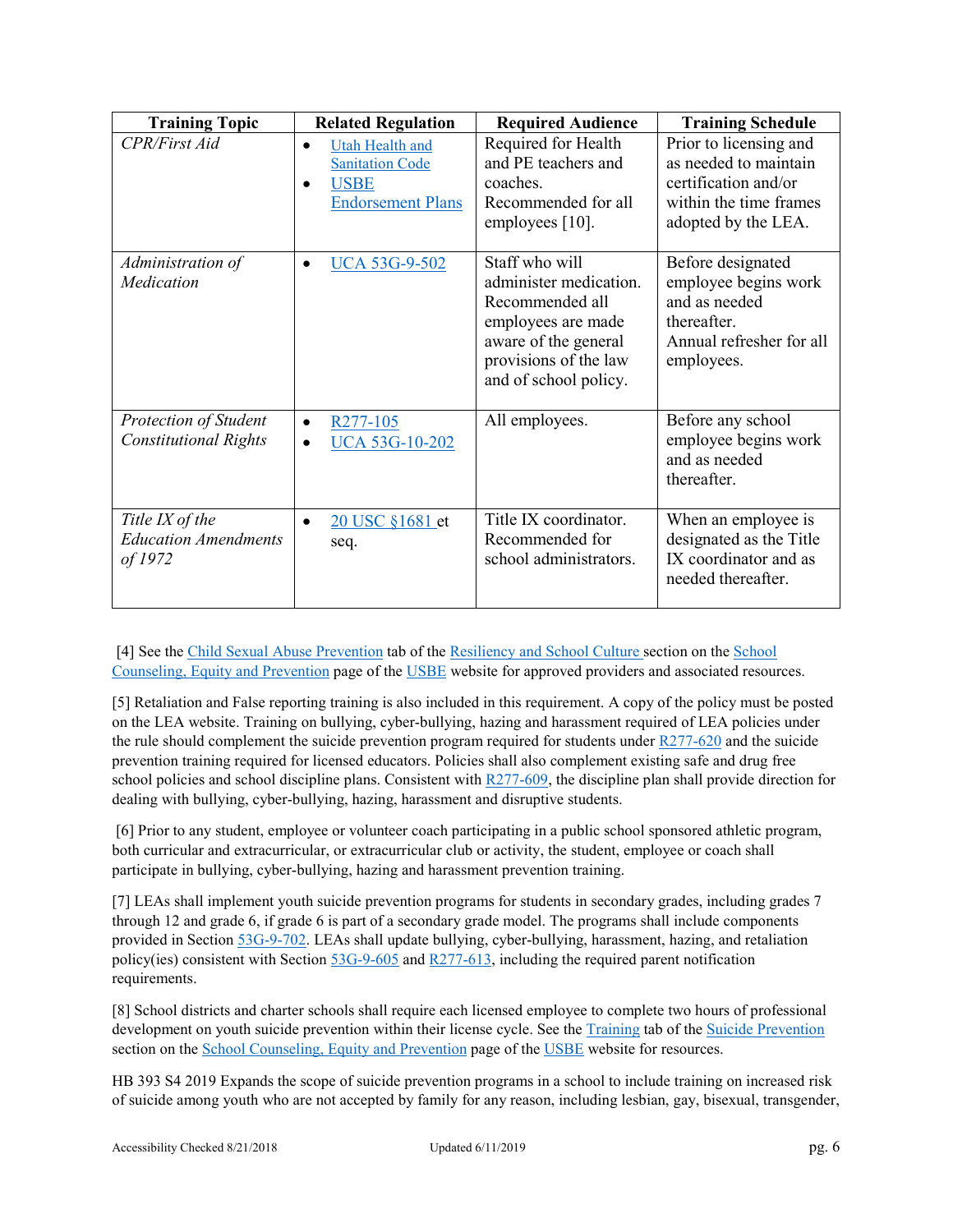or questioning youth. Provides immunity from civil liability for an individual who aids another individual who has expressed suicide ideation or taken suicidal action. Update training materials and resources

[9] Sporting event is defined as an athletic activity that is organized, managed, or sponsored by an organization and includes a game, a practice, a sports camp, a physical education class, a competition, or a tryout.

[10] The [Utah Health and Sanitation Code](https://rules.utah.gov/publicat/code/r392/r392-200.htm#T9) require at least two adults with CPR and Basic First Aid training are on campus at all times students are present in the building. Additionally, all employees whose assignments increases the probability of personal or student injury (kitchen, shop, etc.) should have a basic first aid and CPR certification. Community level training is adequate and the certification is good for two years.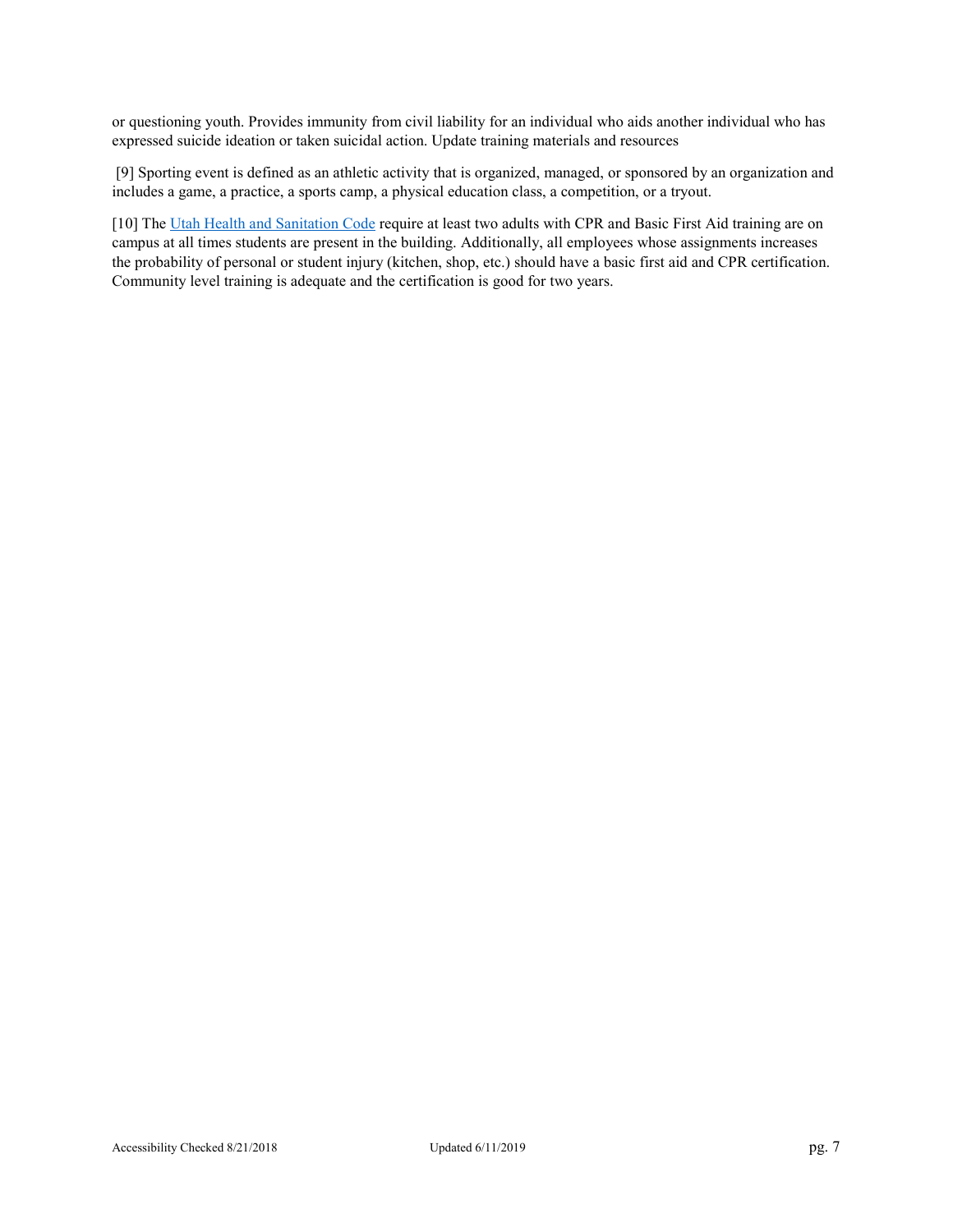# <span id="page-7-0"></span>Employee Welfare [10]

| <b>Training Topic</b>                                            | <b>Related Regulation</b>                                                                                                                                                                                                      | <b>Required Audience</b>                                                                                                                                                      | <b>Training Schedule</b>                                                                                                                                                          |
|------------------------------------------------------------------|--------------------------------------------------------------------------------------------------------------------------------------------------------------------------------------------------------------------------------|-------------------------------------------------------------------------------------------------------------------------------------------------------------------------------|-----------------------------------------------------------------------------------------------------------------------------------------------------------------------------------|
| Harassment [11]                                                  | 42 USC §2000e et<br>$\bullet$<br>seq.<br>Required for<br>$\bullet$<br>schools covered<br>under State Risk<br>Management<br>Recommended for<br>$\bullet$<br>all schools                                                         | All employees.                                                                                                                                                                | Required prior to the<br>start of employment<br>and annually thereafter.                                                                                                          |
| Defensive Driving [12]                                           | Required for<br>$\bullet$<br>schools covered<br>under State Risk<br>Management<br>Recommended for<br>all schools                                                                                                               | All employees or<br>approved volunteers<br>who are asked to drive<br>or are entitled to seek<br>reimbursement for<br>miles driven in the<br>course or scope of<br>employment. | Required prior to<br>driving in the course or<br>scope of assignment<br>and every two years<br>thereafter.                                                                        |
| Americans with<br>Disabilities Act (ADA)                         | 42 USC §12101 et<br>$\bullet$<br>seq.                                                                                                                                                                                          | ADA coordinator.<br>Recommended for<br>employees who may be<br>called upon to<br>accommodate another<br>employee, student, or<br>parents with a<br>disability.                | When an employee is<br>designated as the ADA<br>coordinator and/or<br>acquires authority to<br>make accommodations<br>decisions and as needed<br>thereafter.                      |
| Employee<br>Nondiscrimination Act<br>[13]                        | 42 USC §1981<br>$\bullet$<br>42 USC §2000e-2<br>$\bullet$<br>20 USC §1681<br>$\bullet$<br>42 USC §12112<br>$\bullet$<br>29 USC §621-634<br>$\bullet$<br>29 USC §794<br>$\bullet$<br>42 USC §2000ff<br>UCA 34A-5-101 et<br>seq. | Compliance<br>coordinator and<br>recommended for each<br>employee with<br>authority over another<br>$employee(s)$ .                                                           | When an employee is<br>designated as the<br>compliance coordinator<br>and/or when<br>an employee acquires<br>authority over another<br>$employee(s)$ and as<br>needed thereafter. |
| Title IX of the<br><b>Education Amendments</b><br>of 1972        | 20 USC §1681 et<br>$\bullet$<br>seq.                                                                                                                                                                                           | Title IX coordinator.<br>Recommended for<br>school administrators.                                                                                                            | When an employee is<br>designated as the Title<br>IX coordinator and as<br>needed thereafter.                                                                                     |
| <b>Personal Protective</b><br>Gear and Blood Bourne<br>Pathogens | 29 CFR §1910.132                                                                                                                                                                                                               | Any employee who has<br>risk of exposure to<br>blood or other body<br>fluids.                                                                                                 | Required prior to the<br>start of employment<br>and annually thereafter.                                                                                                          |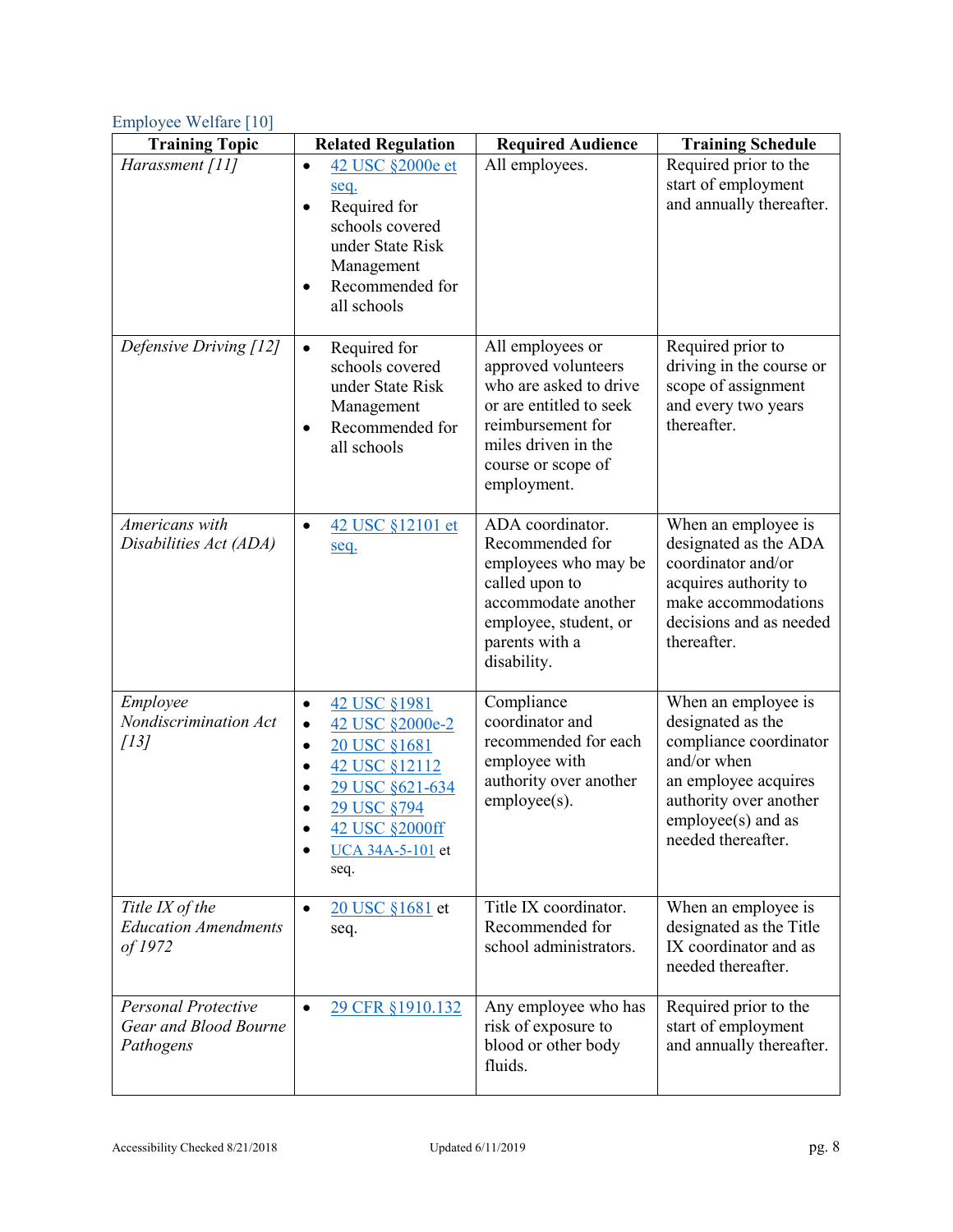| <b>Training Topic</b>                    | <b>Related Regulation</b> | <b>Required Audience</b> | <b>Training Schedule</b>                                                                                                                                                                         |
|------------------------------------------|---------------------------|--------------------------|--------------------------------------------------------------------------------------------------------------------------------------------------------------------------------------------------|
| Promotion of Student<br>Loan Forgiveness | 34-54-203<br>$\bullet$    | All employees            | Requires each LEAs to<br>annually provide an<br>electronic copy of the<br>Public Service Loan<br>Forgiveness Program<br>informational materials<br>to each employees and<br>within 14 days after |
|                                          |                           |                          | each new employee is                                                                                                                                                                             |
|                                          |                           |                          | hired.                                                                                                                                                                                           |
|                                          |                           |                          |                                                                                                                                                                                                  |

[11] [State Risk Management Training Site.](http://risk.utah.gov/risk-training.html) Although training is not required if your school does not contract with Risk Management, it is highly recommend. If a workplace complaint is filed against the school, the school must provide training records, a policy, and a process for handling complaints. Additionally, the required EEOC posters **must** be displayed in a conspicuous place. Free posters are available from th[e Utah Labor Commission.](https://laborcommission.utah.gov/divisions/UOSH/RequiredPosters.html) EEOC focus in shifting from "no harassment" to civility and respect in the workforce.

#### [12] [State Risk Management Training Site.](http://risk.utah.gov/risk-training.html)

Student Transportation. [UCA 53-8-211.5](https://le.utah.gov/xcode/Title53/Chapter8/53-8-S211.5.html) states that no vehicle with a capacity of more than 11, including the driver, can be used to transport students unless it meets national school bus standards. State Risk Management believes schools are prohibited from transporting students in large passenger vans, even after removing one or more of the bench seats, when the manufacturer's seating capacity is eleven (11) or more, including the driver, notwithstanding any other language herein.

[13] [Utah's Antidiscrimination Act r](https://le.utah.gov/xcode/Title34A/Chapter5/34A-5-S106.html)equires written notice concerning an employee's rights to reasonable accommodations for pregnancy, childbirth, breastfeeding, or related conditions be included in the employee handbook, or posted in a conspicuous place.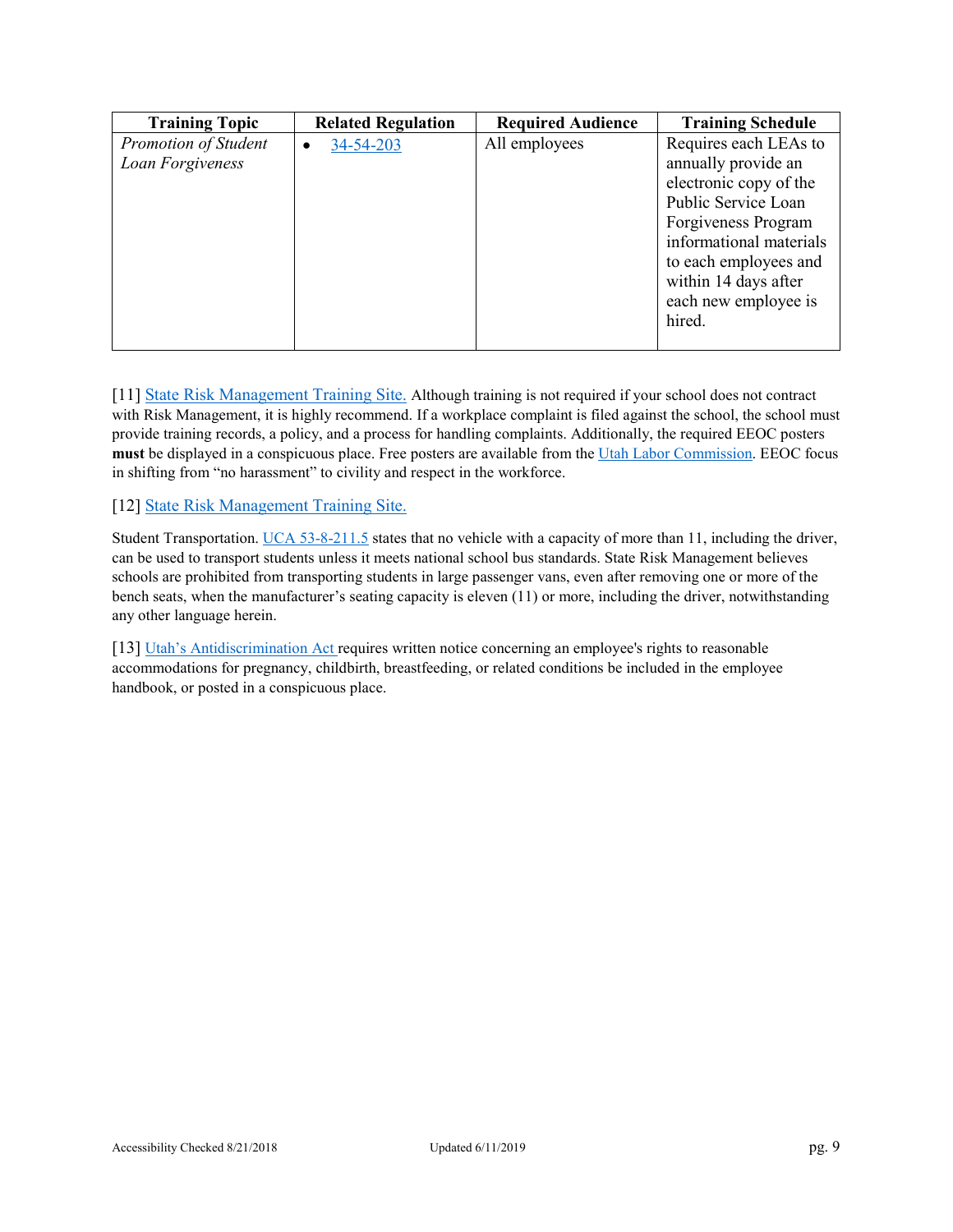| <b>Training Topic</b>                                                    | <b>Related Regulation</b>                                                                                                 | <b>Required Audience</b> | <b>Training Schedule</b>                                                                                           |
|--------------------------------------------------------------------------|---------------------------------------------------------------------------------------------------------------------------|--------------------------|--------------------------------------------------------------------------------------------------------------------|
| <b>School Facility</b><br><b>Emergency and Safety</b><br>(Safety Drills) | R <sub>277</sub> -400<br>٠<br><b>UCA 53G-4-402</b><br>$\bullet$<br>29 CFR § 1910.38<br>$\bullet$<br>R710-4-3<br>$\bullet$ | All staff and students.  | Annually for staff prior<br>to student arrival.<br>Student training<br>occurring as required<br>by statute. $[14]$ |
| Hazardous<br>Communication<br><b>Standard</b>                            | 29 CFR §<br>$\bullet$<br>1910.1200                                                                                        | All employees.           | Upon initial<br>assignment, and when<br>new hazards are<br>introduced.                                             |
| Fire Hazards &<br>Prevention                                             | 29 CFR §1910.39                                                                                                           | All employees.           | Upon initial<br>employment and at<br>least annually<br>thereafter.                                                 |
| Fire Extinguisher                                                        | 29 CFR §1910.157<br>٠<br>(g)                                                                                              | All employees.           | Upon initial<br>employment and at<br>least annually<br>thereafter. [16]                                            |

#### <span id="page-9-0"></span>Emergency Management and Facilities [12]

[14] If the school has a shop or other areas where there is an increased potential for injury or if the noise exceeds Utah OSHA standards of 85dBA for all workers for an 8-hour day than additional trainings and precautions are required. Federal OSHA does not cover public sector employees; however, Utah's state plan covers all employees public and private. There are multiple trainings and requirements for the facilities/building manager. If you are with [State Risk Management,](https://risk.utah.gov/loss-control/) all trainings necessary to ensure a safe building can be provided.

Under the Asbestos Hazard Emergency Response Act (AHERA), LEAs must designate an asbestos coordinator who is trained in accordance with 40 C.F.R.  $\frac{$763.84(g)(2)}{2}$  to ensure legal requirements are met, such as the annual notification on the school's website. If the school building was constructed prior to October 1988 LEAs must identify asbestos-containing materials and implement an appropriate management plan in a timely manner. Schools must ensure that all custodial and maintained employees are trained as required by law. If the school was constructed after October 1988, LEAs must provide certification of no asbestos materials prior to occupancy.

[15] Each school shall designate an Emergency Preparedness/Emergency Response week prior to April 30 of each school year. Community, student, teacher awareness, or training, such as those outlined in  $\frac{R277-400}{R277-400}$ , would be appropriate activities offered during the week. All schools shall have one fire drill in the first 10 days of the regular school year. Elementary schools (grades K-6) shall have at least one fire drill every other month throughout the school year. Secondary schools (grades 7-12) shall have at least one fire drill every two months throughout the school year. Schools that include both elementary and secondary grades in the school shall comply, at a minimum, with the elementary emergency drill requirements. When required by the local fire chief, the LEA shall notify the local fire department prior to each fire drill. When a fire alarm system is provided, an LEA shall initiate by activation of the fire alarm system.

[16] At a minimum you must provide employees with instructions on the general principles of fire extinguisher use and the hazards of incipient (early) stage fires, but no actual hands-on training is required.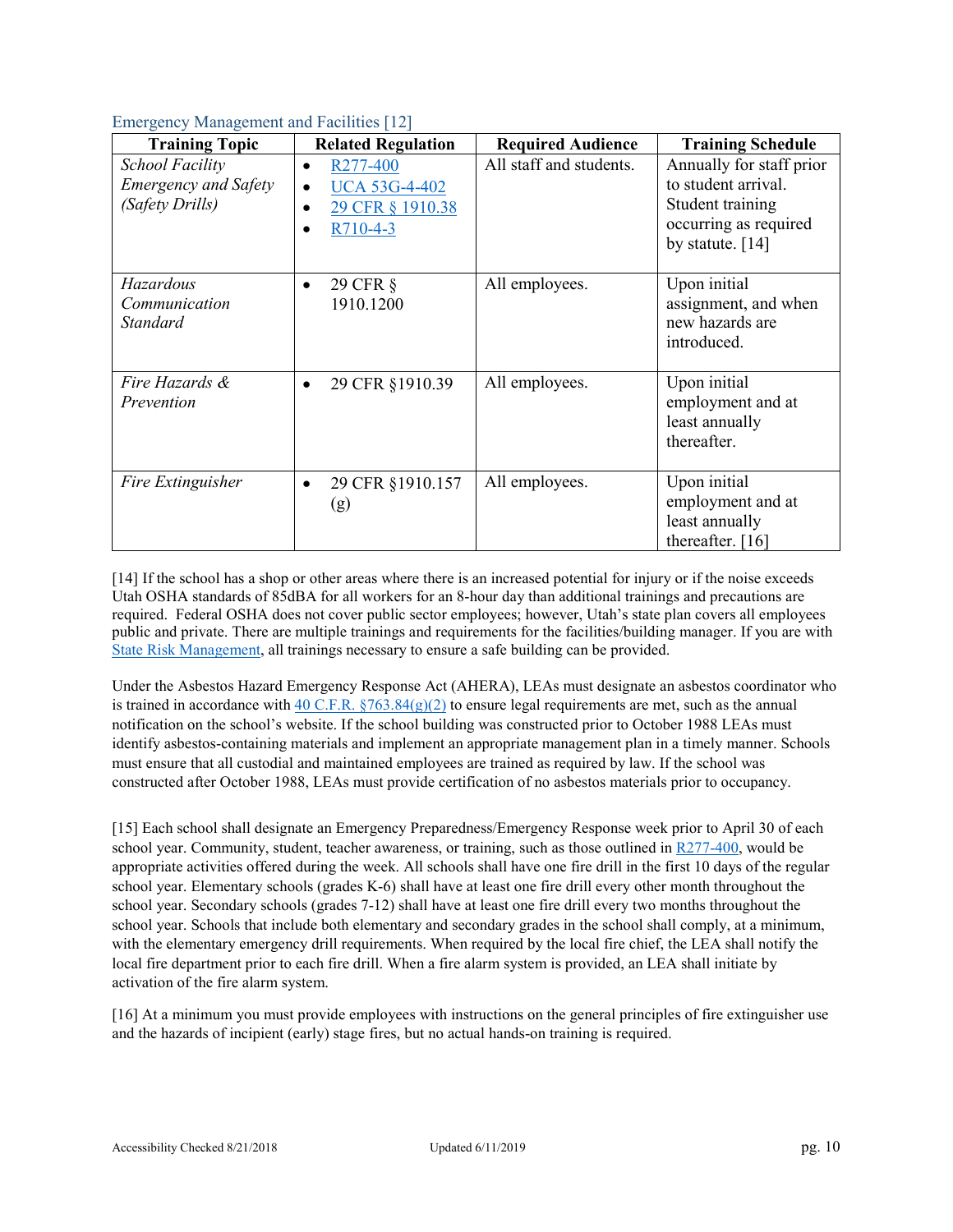#### <span id="page-10-0"></span>Records Management [17]

| <b>Training Topic</b>       | <b>Related Regulation</b>  | <b>Required Audience</b> | <b>Training Schedule</b> |
|-----------------------------|----------------------------|--------------------------|--------------------------|
| <b>Student Records</b>      | 20 USC §1232g<br>$\bullet$ | All employees            | As needed.               |
| (FERPA)                     | 34 CFR §300.623            | collecting and using     |                          |
|                             |                            | personally identifiable  |                          |
|                             |                            | information of students. |                          |
|                             |                            |                          |                          |
| Government Records          | <b>UCA 63A-12-110</b><br>٠ | Records Officer          | Annually. [18]           |
| Access and                  | <b>UCA 63G-2</b>           |                          |                          |
| Management Act              |                            |                          |                          |
| (GRAMA)                     |                            |                          |                          |
| <b>Student Data Privacy</b> | R277-487<br>$\bullet$      | All employees and        | Annually.                |
| and Security                | <b>UCA 53G-11-511</b>      | volunteers.              |                          |
|                             | UCA 53E-9-301 et<br>٠      |                          |                          |
|                             | seq                        |                          |                          |

[17] In most cases, the *HIPAA* Privacy Rule does not apply to an elementary or secondary school because the school either: (1) is not a *HIPAA* covered entity or (2) is a *HIPAA* covered entity but maintains health information only on students in records that are by definition "education records" under *FERPA* and, therefore, is not subject to the *HIPAA* Privacy Rule.

[18] Effective January 1, 2013, "Each records officer of a governmental entity or political subdivision shall, on an annual basis, successfully complete online training and obtain certification from State Archives in accordance with [63A-12-110"](http://le.utah.gov/xcode/Title63A/Chapter12/63A-12-S110.html) (Utah Code § [63G-2-108\)](http://le.utah.gov/xcode/Title63G/Chapter2/63G-2-S108.html).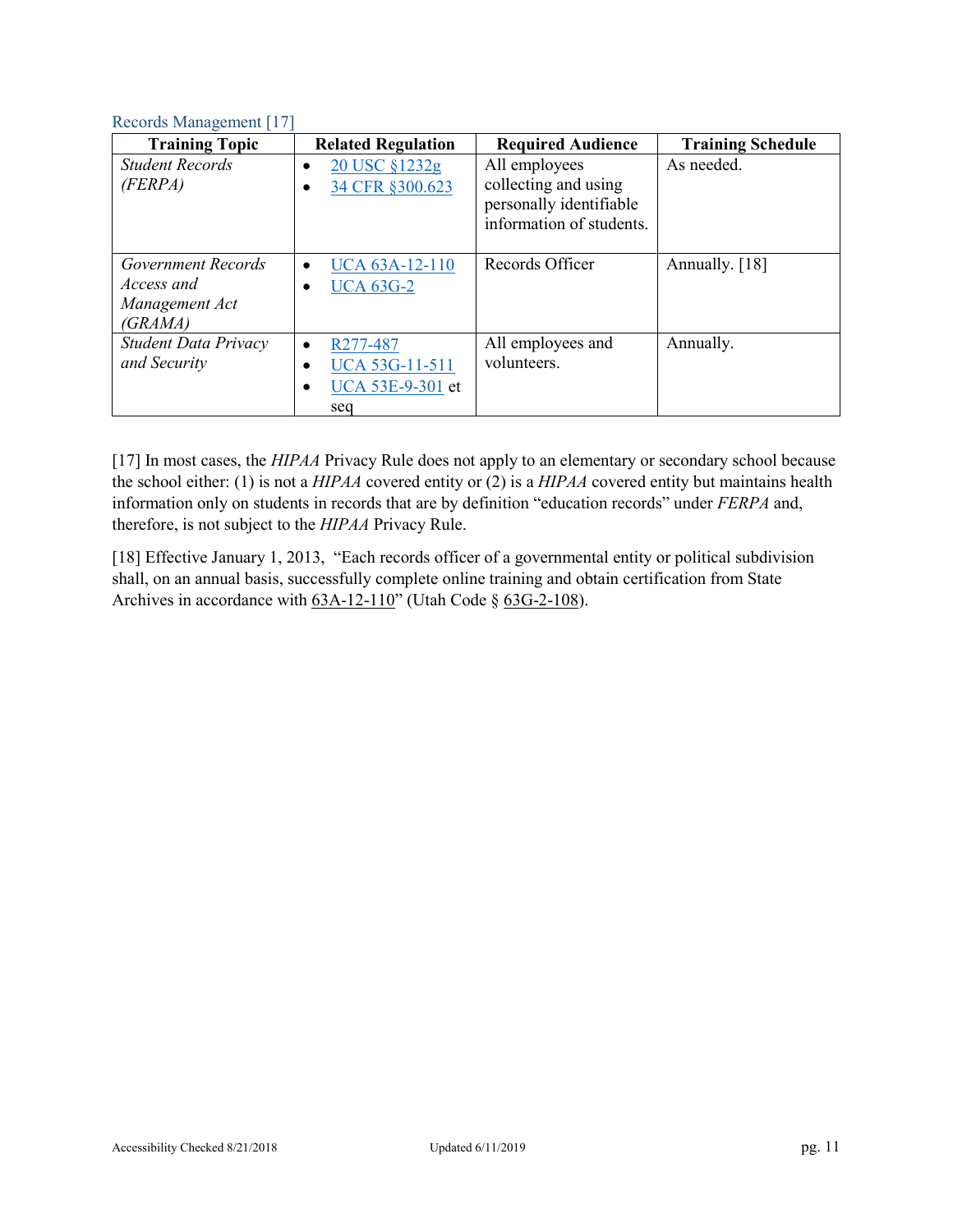#### <span id="page-11-0"></span>Instructional Programs

| <b>Training Topic</b>                                                                                                          | <b>Related Regulation</b>                                                                                                                                                                                                              | <b>Required Audience</b>                                                                                                                     | <b>Training Schedule</b>                                                  |
|--------------------------------------------------------------------------------------------------------------------------------|----------------------------------------------------------------------------------------------------------------------------------------------------------------------------------------------------------------------------------------|----------------------------------------------------------------------------------------------------------------------------------------------|---------------------------------------------------------------------------|
| Title I (ESEA)                                                                                                                 | 20 USC § 6301 et<br>$\bullet$<br>seq.                                                                                                                                                                                                  | All members of the<br>school required to<br>implement School<br>Improvement Plan<br>goals.                                                   | As outlined in the plan.                                                  |
| <b>Assessment of Student</b><br>Achievement and<br>Utilization of<br><b>Assessment Results to</b><br><b>Inform Instruction</b> | R <sub>277</sub> -404<br>$\bullet$<br>UCA 53E-4-302 et<br>seq.<br><b>UCA 53G-6-803</b>                                                                                                                                                 | All administrators,<br>educators, and<br>paraprofessionals<br>responsible for<br>implementing and<br>administering the<br>assessment system. | Annually.                                                                 |
| <b>Electronic Devices</b>                                                                                                      | R277-495<br>$\bullet$                                                                                                                                                                                                                  | Employees, parents,<br>and students.                                                                                                         | May be provided in<br>written form and<br>online. Reviewed<br>regularly.  |
| Patriotic, Civic, and<br><b>Character Education</b>                                                                            | R277-475                                                                                                                                                                                                                               | Students.                                                                                                                                    | Annually. [20]                                                            |
| Human Sexuality                                                                                                                | R277-474<br>$\bullet$                                                                                                                                                                                                                  | Educators with<br>responsibility for any<br>aspect of human<br>sexuality instruction.                                                        | Upon initial<br>employment and every<br>three years thereafter.<br>$[21]$ |
| Ethics and UPPAC<br>(requirements and<br>standards)                                                                            | R <sub>277</sub> -107<br>$\bullet$<br>R277-404<br>$\bullet$<br>R277-210-216<br>$\bullet$<br>R277-515<br>$\bullet$<br>R277-516<br>$\bullet$<br><b>UCA 53G-11-406</b><br>$\bullet$<br><b>UCA 53E-6-604</b><br>$\bullet$<br>UCA 53G-8-503 | All administrators,<br>educators, and<br>paraprofessionals.                                                                                  | Annually. [22]                                                            |

[20] At least once a year students shall be instructed that participation in the Pledge of Allegiance is voluntary and not compulsory; it is acceptable for an individual to choose not to participate in the Pledge of Allegiance for religious or other reasons; and students should show respect for individuals who participate and individuals who choose not to participate. The instruction shall include the history of the flag, etiquette, customs pertaining to the display and use of the flag, and other patriotic exercises as provided b[y 4 U.S.C. Secs. 1 to 10](https://www.law.cornell.edu/uscode/text/4/chapter-1) and as required by UCA [53G-10-304.](https://le.utah.gov/xcode/Title53G/Chapter10/53G-10-S304.html?v=C53G-10-S304_2018012420180124) 

[21] Initially the educator must attend the state-sponsored professional development outlining the human sexuality curriculum and the criteria for human sexuality instruction in any courses offered in the public education system.

[22] In addition to the recommended annual school based training, educators must complete the USBE Educator Ethics Review as part of the licensing process. Beginning with the 2017-18 school year, every active licensed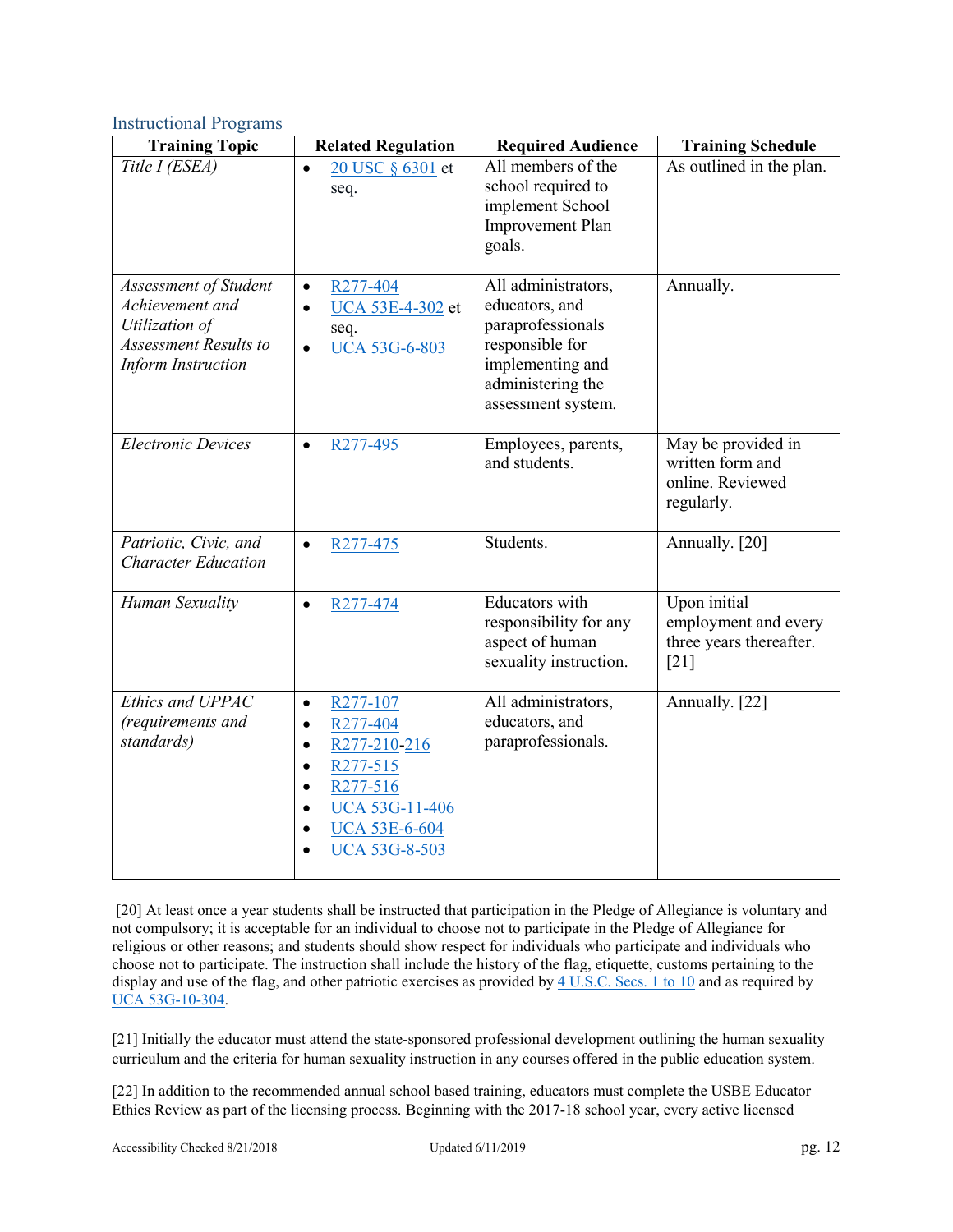educator shall review the ethics rules and annually execute a form approved by the Superintendent verifying that the educator: (i) has read  $\frac{R277-515}{R277-516}$ ; and (ii) understands that the educator's conduct is governed by R277-515 and R277-516. (b) Failure to submit the form by September 30 may result in licensing discipline.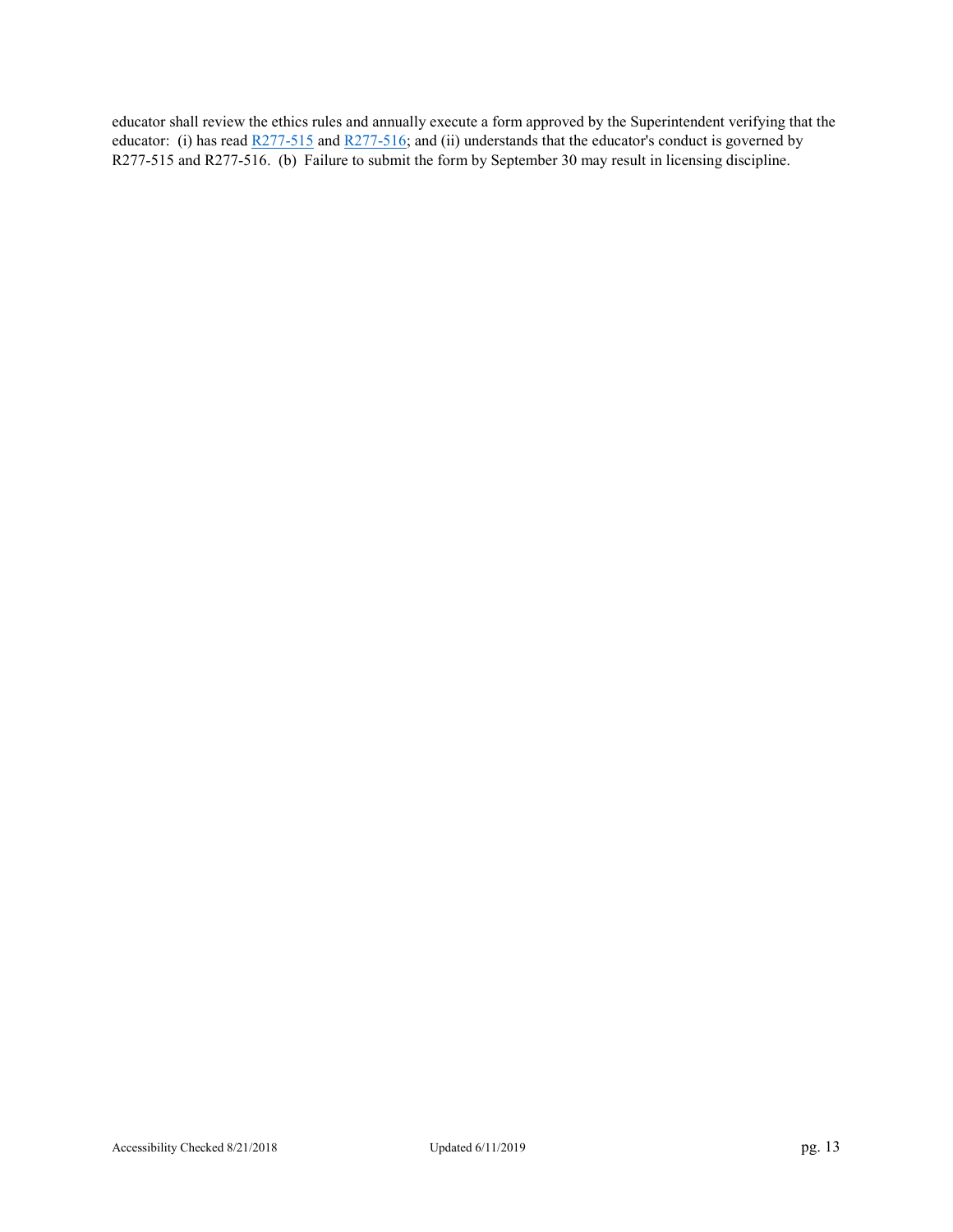# <span id="page-13-0"></span>Financial Matters

| <b>Training Topic</b>             | <b>Related Regulation</b>                  | <b>Required Audience</b>                                                          | <b>Training Schedule</b>                                                                             |
|-----------------------------------|--------------------------------------------|-----------------------------------------------------------------------------------|------------------------------------------------------------------------------------------------------|
| Purchasing                        | <b>UCA 63G-6a</b><br>53E-3-403<br>R277-113 | Recommended for all<br>employees with<br>purchasing and<br>acquisition authority. | When an employee<br>acquires purchasing<br>and acquisition<br>authority and as needed<br>thereafter. |
| <b>School Finance</b><br>Policies | R277-113                                   | All employees.                                                                    | Annually. [23]                                                                                       |
| Charter School<br>Finance         | R277-481                                   | <b>Business Managers</b>                                                          | As scheduled by the<br>USBE. Typically twice<br>a year.                                              |

[23] An LEA shall review the LEA's fiscal policies annually and develop a plan for annual training of school employees on policies enacted by the LEA specific to job function. LEA policies shall be available at each LEA main office, at individual schools, and on the LEA's website. LEA fiscal policies and training may have different components, specificity, and levels of complexity for public elementary and secondary schools.